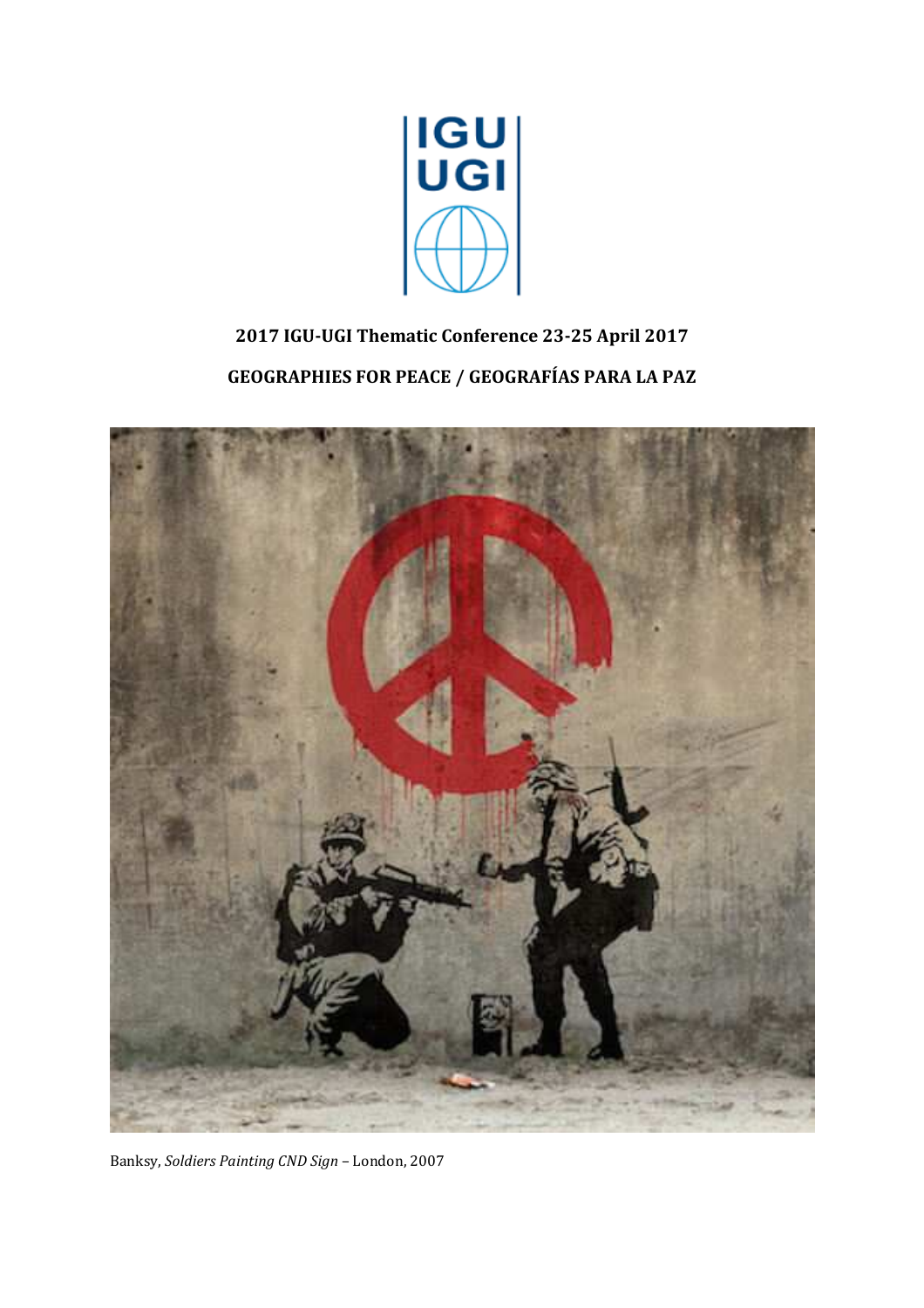# **First Circular**

In 2017 the International Geographical Union (IGU-UGI) will organize two Thematic Conferences, instead of a large Regional : one about "Energy, Geography & Balanced Development" in Baku (Azerbaijan), and one about "Geographies for **Peace**" in La Paz (Bolivia).

The Thematic Conference in La Paz will be focused on peace and the contribution of geography to it. It will be held on 23, 24 and 25 April 2017, in combination with another major international scientific event, "**EGAL, XVI ENCUENTRO DE GEÓGRAFOS DE AMÉRICA LATINA" (EGAL The 16th Meeting of Latin American Geographers)**, which will take place from 26 to 29 April in the same city,

Geography has often been accused of being applied to waging war. Yet, it also offers a vast array of contributions to the construction of peace. The thematic conference **"GEOGRAPHIES FOR PEACE/ GEOGRAFÍAS PARA LA PAZ"** will highlight the various contributions of geography to the construction of peace.

Peace is here widely defined. Peace is always shaped by the spaces in which it is made, as it too shapes those spaces. Peace means different things to different groups in different times, spaces, places, and scales. Peace can be created at the scale of the individual, the family, the community, the nation, and/or at other scales, but these different scales are often intertwined. Peace is a situated and spatial process – and as such is necessarily plural. Therefore, geographers are particularly well placed to research it, and to draw lines that connect the pieces of differently situated peaces.

The thematic conference **"GEOGRAPHIES FOR PEACE/ GEOGRAFÍAS PARA LA PAZ**" will cover all possible dimensions, from the historical perspective, to forecasting, through the role of education or tourism, and the political analysis of war and peace. Therefore, several IGU Commissions may be involved in the organisation of the different sessions.

The working languages of the Conference are English and Spanish. Abstracts can be submitted in either or both languages. Presentations will be in either English or Spanish. Limited interpretation will be available. All presenters are kindly asked to adapt their speech tempo to their audience. Participants presenting in Spanish are kindly asked to complement their talk with a power point presentation in English - and vice versa.

**COMFIRMED SPEAKERS** include**:** Simon Dalby, Vladimir Kolosov, Virginie Mamadouh, Nick Megoran, Janice Monk, David Newman, John O'Loughlin, Gearóid Ó Tuathail, Jarkko Saarinen, Michael Shapiro.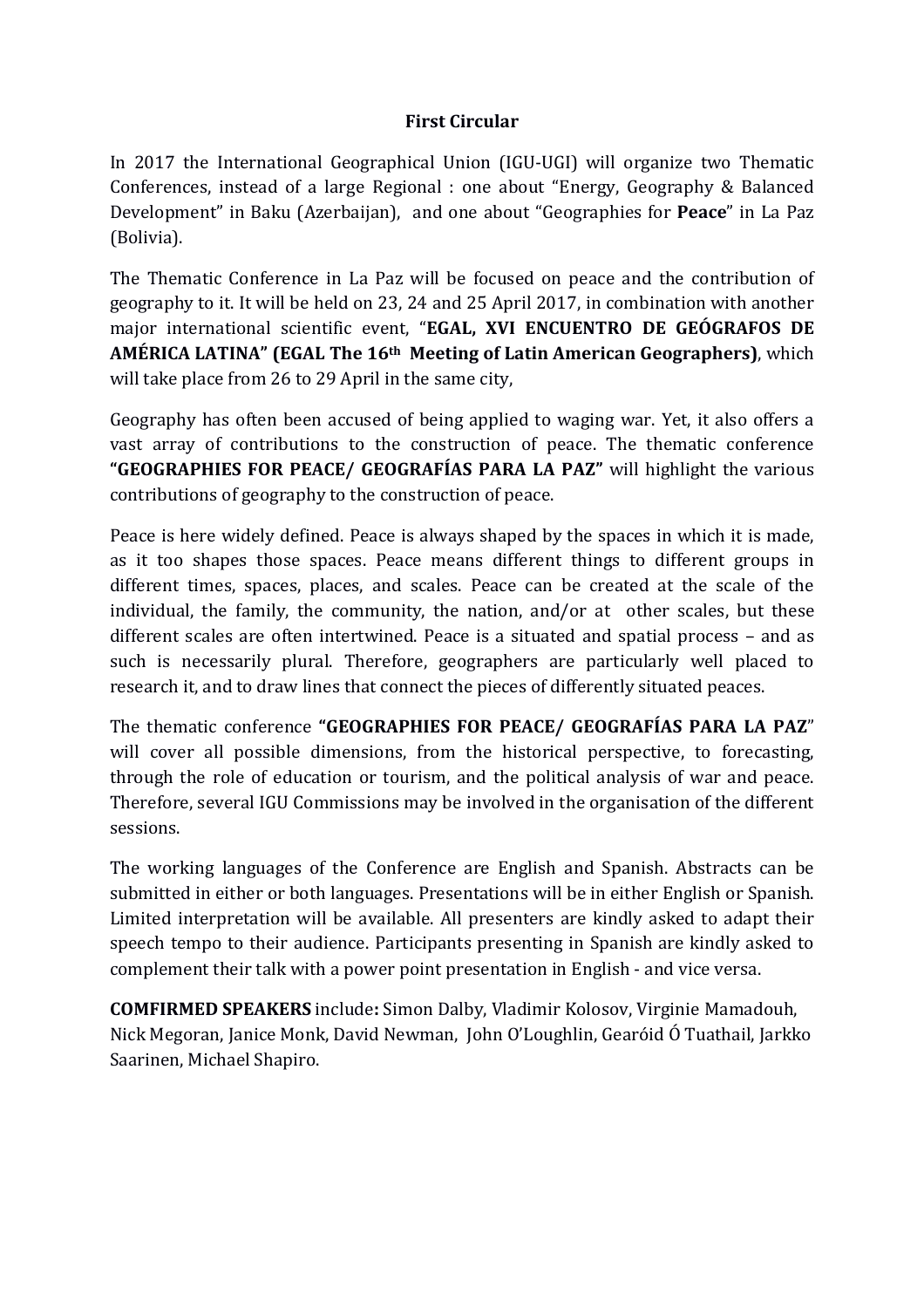## **The Organizing Committee**

**Javier Nuñez Villalba**, Universidad Mayor de San Andres, Bolivia **Yuri Sandoval Montes**, University of La Paz, Bolivia **Juan Manuel Delgado Estrada**, IGU Commission on Latin American Studies

#### **The Scientific Committee**

**Elena dell'Agnese** (Pres.), Università di Milano-Bicocca, Italy **Adriana Dorfman**, Universidade Federal do Rio Grande do Sul, Brasil **Fiona McConnell**, St. Catherine's College, Oxford, UK **Josefina Domínguez Mujica**, Universidad de Las Palmas de Gran Canaria, Spain **Chiara Giubilaro**, University of Milano-Bicocca, Italy **Vladimir Kolossov**, Russian Academy of Science, Russia **Sara Koopman**, University of British Columbia, Canada **Virginie Mamadouh**, University of Amsterdam, The Netherlands **Michael Heffernan**, The University of Nottingham, UK **Freddy Morales Rutiña**, Instituto de Ecología y Sistemática de Ciudad de la Habana, Cuba **Osvaldo Muñiz-Solari**, Texas State University, U.S. **Ali Demirci**, Fatih University, İstanbul, Turkey **Takashi Yamazaki**, Osaka City University, Japan **Jarkko Saarinen**, University of Oulu, Finland

Contacts: elena.dellagnese@unimib.it

# **Provisional program**

#### **Sunday April 23:**

- Arrival and registration
- Opening event: Simon Dalby in conversation with Nick Megoran
- Ice-breaking party

#### **Monday April 24**:

- Morning and afternoon: parallel sessions
- At noon: round table (chaired by Elena dell'Agnese and Virginie Mamadouh)
- Evening: social dinner

#### **Tuesday April 25**:

- Morning and afternoon: parallel sessions
- At noon: round table (chaired by Osvaldo Muniz-Solari and Ali Demirci)
- Closing remarks: Gerard Toal/ Geraóid Ó Tuathail
- Evening: Closing Ceremony and concert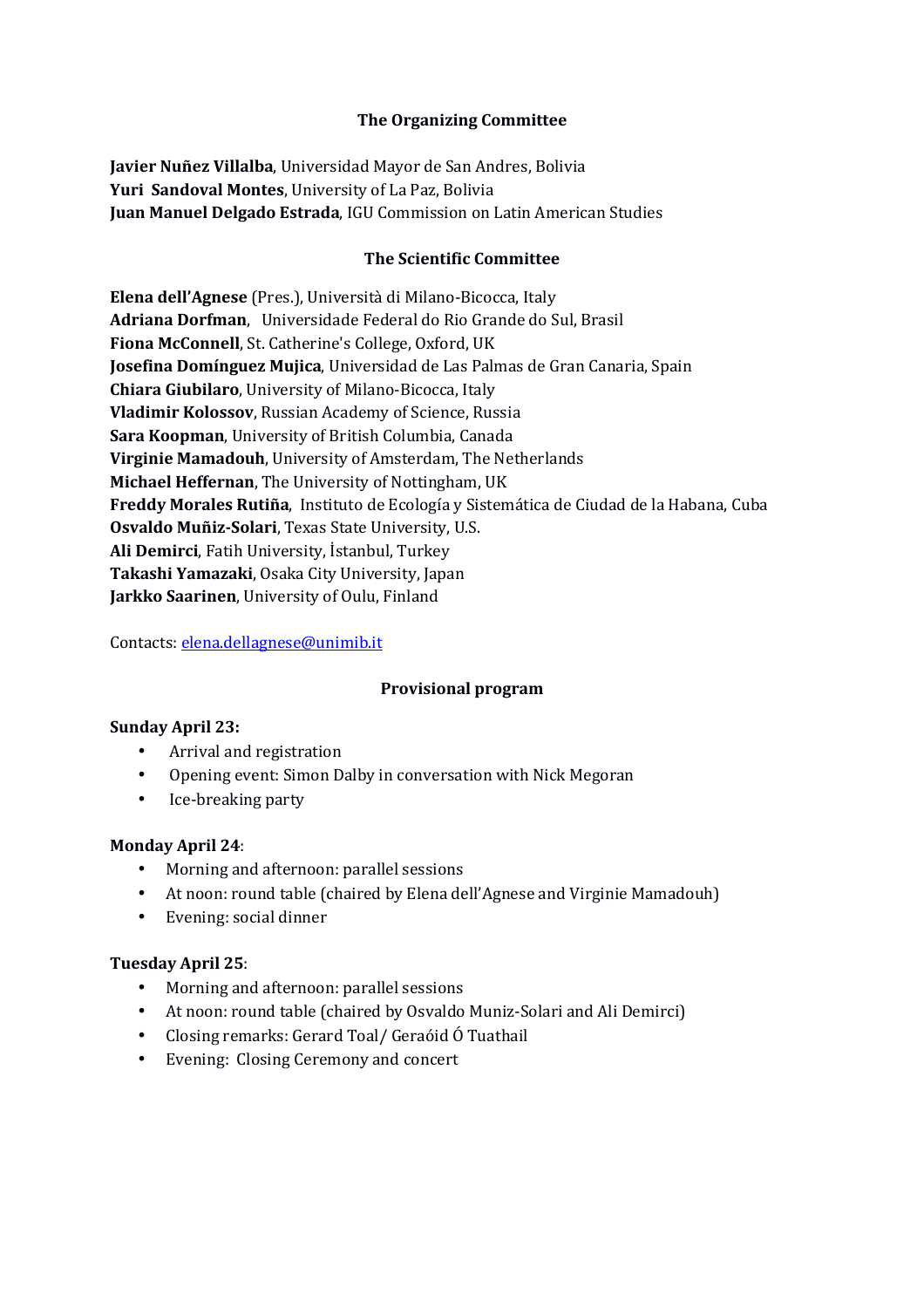## **Possible Session Themes**

Theme 1: Geographical education for peace Theme 2: Mobility, migration and peace Theme 3: The quest for peace in the history of geography Theme 4: Women for peace Theme 5: Political geographies of war and peace Theme 6: Peace through tourism and travel Theme 7: Geographical education for global understanding Theme 8: Globalization and regional issues Theme 9: Religious geographies and peace Theme 10: Historical reconciliation between neighbouring peoples and countries Theme 11: Geographical Societies, from colonial explorations to post-colonial cooperation Theme 12: Geography, diplomacy and peace Theme 13: Engaging with the past: managing troubled heritage and making peace with the "other's" heritage Theme 14: From landscapes of war to landscapes of peace Theme 15: Territorial arrangements for peace: Theme 16: Military assemblages Theme 17: Security and public space Theme 18: Peace movements and altergeopolitics Theme 19: Cyberpeace Theme 20: Citizenship for peace

# *People wishing to organize sessions, concerning some of the suggested topics, or other themes connecting geographies and peace, are requested to propose them to the Scientific Committee by sending an e-mail with a short explanation (250 words, title included) in English or in Spanish to elena.dellagnese@unimib.it*

Sessions will have one or more "1h 40 min" time slot each. They may be organized as papers sessions (4 or 5 papers per time slot), round tables, panels, lectures with invited speakers and discussants, "author meets critics" book discussions, videos and other visual or artistic performances.

*The deadline for submitting session proposals is 15 September, 2016. Decisions will be made by 1 October 2016 and a call for papers will be published then with the final list of themes and accepted sessions .* 

*The deadline for submitting abstracts (250 words, in English or in Spanish) for papers is 1 December. Decisions will be made by 15 December.*